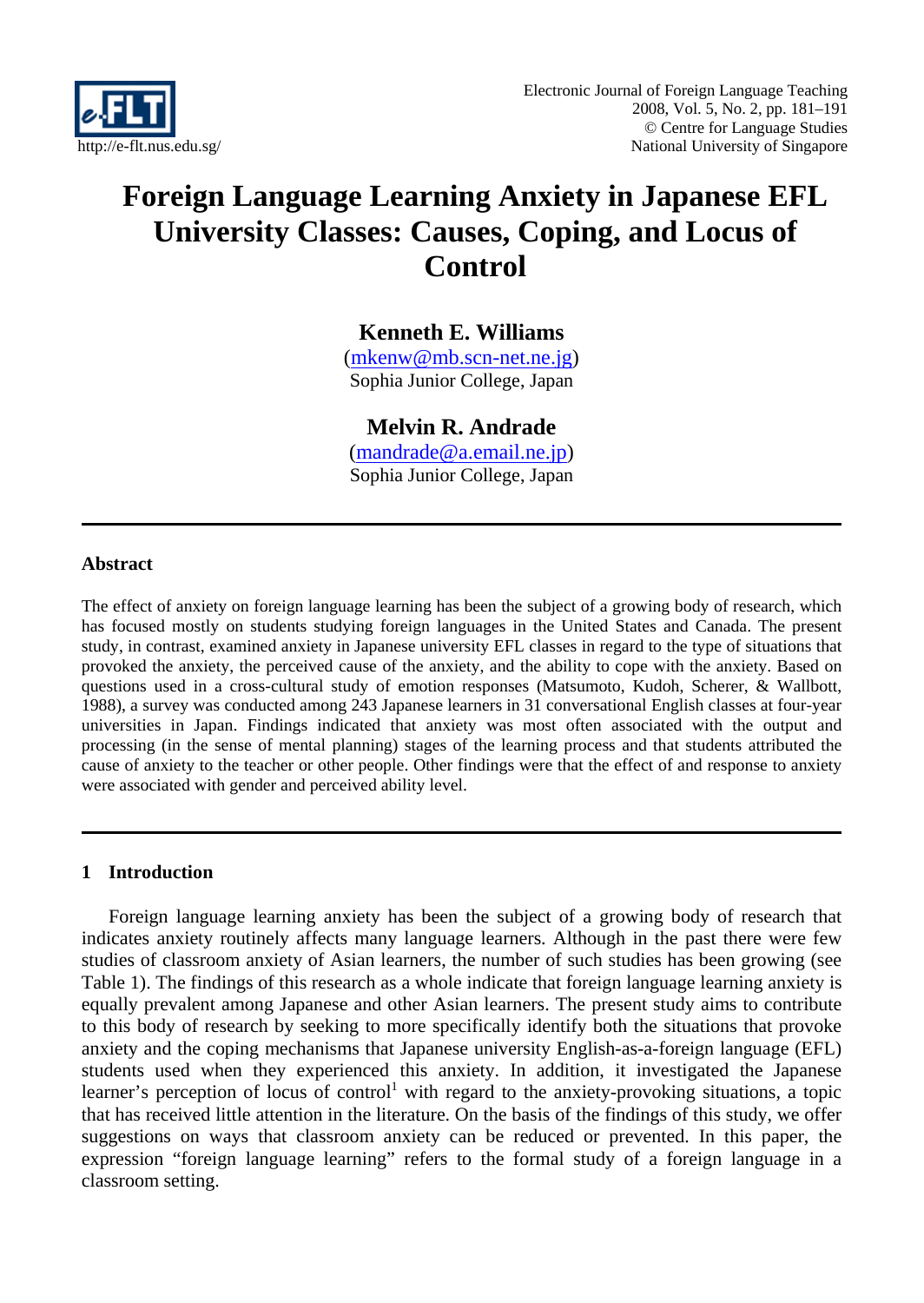| Researcher                           | Subjects                                                                                          | Findings                                                                                                                                                                                                                                                        |
|--------------------------------------|---------------------------------------------------------------------------------------------------|-----------------------------------------------------------------------------------------------------------------------------------------------------------------------------------------------------------------------------------------------------------------|
| Brown, Robson, &<br>Rosenkjar (2001) | 320 Japanese university<br>students in Japan                                                      | Students who had higher scores on a cloze test tended to<br>have high anxiety scores on the FLCAS (Horwitz,<br>Horwitz, & Cope, 1986), contrary to what would be<br>expected.*                                                                                  |
| Burden (2004)                        | 289 Japanese students<br>in the university<br>conversation classes                                | About half of the 289 Japanese students suffered from<br>anxiety similar to what Horwitz, Horwitz, and Cope<br>found in their 1991 study of American foreign language<br>students.                                                                              |
| Hashimoto (2002)                     | 56 Japanese students at<br>a university in the<br><b>United States</b>                            | Anxiety exerted a strong influence on perceived<br>competence and negatively affected their willingness to<br>communicate.                                                                                                                                      |
| Jackson (2002)                       | 168 Chinese students in<br>English-medium<br>business classes at a<br>university in Hong<br>Kong, | A combination of anxiety, cultural, and personal factors<br>contributed to the lack of participation in discussions.                                                                                                                                            |
| Kondo & Yang<br>(2003)               | 148 university students<br>in Japan                                                               | Classroom anxiety was associated with three main<br>factors: low proficiency, speaking activities, and fear of<br>negative evaluation by classmates.                                                                                                            |
| Osboe, Fujmura, &<br>Hirschel (2007) | 62 first-year university<br>students                                                              | There was a positive correlation between low anxiety and<br>utilization of small group activities in oral English<br>classes.                                                                                                                                   |
| Tajima (2002)                        | 84 Japanese university<br>students in Japan                                                       | There were differences in anxiety levels between majors<br>and non-majors on the one hand, and students whose<br>previous experiences included having native-speaking<br>friends, traveling abroad, and passing standardized<br>achievement tests on the other. |
| Takada (2003)                        | 148 first-year Japanese<br>junior high school<br>students                                         | Anxiety levels and motivation were unrelated to previous<br>English language study in elementary school.                                                                                                                                                        |
| Yamashiro &<br>McLaughlin<br>(2001)  | 220 Japanese junior<br>college and university<br>students in Japan                                | Higher levels of anxiety tend to indicate lower levels of<br>proficiency and a higher level of motivation may lead to a<br>higher level of anxiety, which in turn may lead to a lower<br>level of proficiency                                                   |

\* Because these learners were enrolled in an intensive English for Academic Purposes program at an American university branch campus in Japan, they were not representative of the typical Japanese university EFL students.

#### **Table 1: Research on Foreign Language Learning Anxiety of Asian Students**

### **2 Background**

There are particular characteristics of formal foreign language learning that have the potential for provoking anxiety in learners. For example, language learning anxiety has been attributed to the inability to present one's ideas and opinions as well as one can in the target language, which can undermine self-esteem and threaten one's self-image (Horwitz, Horwitz, & Cope, 1986). In addition, the inability to pronounce words correctly or use correct grammar can lead to negative evaluation (real or perceived) by others. Moreover, confusion and embarrassment may result from the inability to comprehend spoken and written input. These types of anxiety contribute to making formal foreign language learning a particularly unpleasant experience for many learners (Horwitz & Young, 1991; Horwitz, 2001; Young, 1999).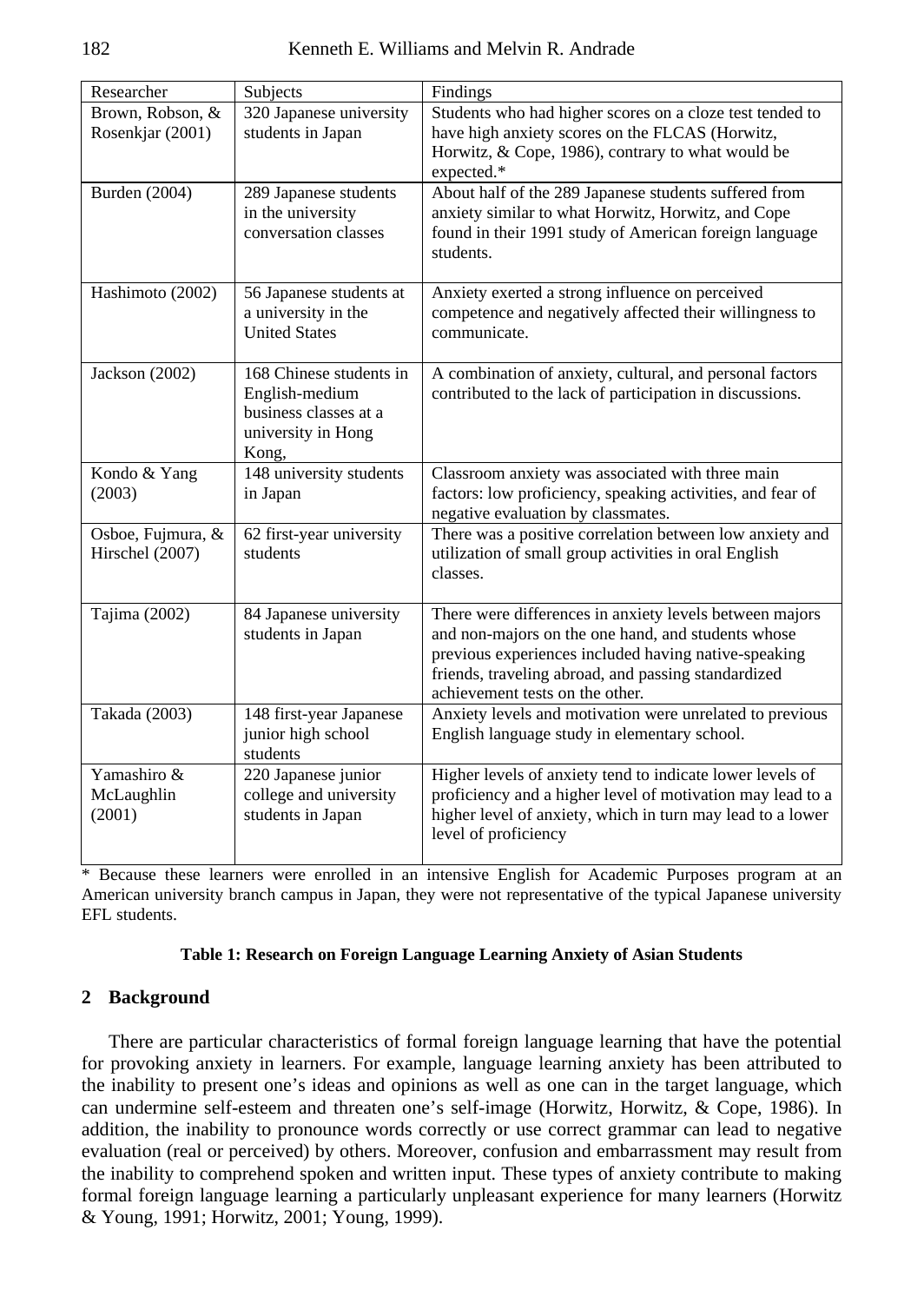Research has examined many variables related to foreign language learning anxiety. These variables fall into two main categories: *situational variables* and *learner variables*. Situational variables include, for example, course level, course organization, course activities, instructor behavior and attitudes, and social interaction among learners (Jackson, 2002; Oh, 1992; Oxford, 1999a; Samimy, 1989; Spielmann & Radnofsky, 2001; Young, 1991). Learner variables include, ability (both perceived and actual), age, attitudes, beliefs, culture, gender, learning styles, and personality variables among others (Brown, Robson, & Rosenkjar, 2001; Campbell, 1999; Dewaele, 2002; Ehrman & Oxford, 1995; Gardner, Day, & MacIntyre, 1992; Gardner, Smythe, & Brunet, 1977; Gregersen & Horwitz, 2002; Oxford, 1999b). These independent variables interact in complex ways that create anxiety-provoking situations for many students.

In addition to the multiple variables mentioned above, another complexity of classroom anxiety is that it may occur during one or more stages in the learning process. These stages are *input, processing (mental planning),* and *output.* In experimental studies, researchers have investigated the effect of induced anxiety during each of these stages as well as the relationship between this anxiety and the ability, character traits, gender, and other learner or situational variables (Bailey, Onwuegbuzie, & Daley, 2000; MacIntyre & Gardner, 1994; Onwuegbuzie, Bailey, & Daley, 1999). Thus, to understand foreign language learning anxiety in classrooms, we need to look at not only what provokes it (the causes) but also how it affects the stages of the learning process.

Another aspect of classroom anxiety to take into consideration is how learners cope with it. Because coping has not been discussed much in the EFL literature, it is necessary to look at related research in other fields. Of particular interest, is a study by Matsumoto, Kudoh, Scherer, and Wallbott (1988), who compared the emotional responses of Japanese and Americans university students to emotion-eliciting events involving anger, disgust, fear, guilt, joy, sadness, and shame. The goal of their study was to evaluate four aspects of the emotional process: (1) the ecology of emotional experience, (2) the regulation and control of emotion, (3) the subjective evaluation of emotion-eliciting events, and (4) the verbal, nonverbal, and physiological reactions. One finding was that the American participants tended to attribute the cause of the event to other people, whereas the Japanese counterparts tended to attribute it to chance or life. Another difference between the groups was that more Japanese than Americans believed that in the emotion-eliciting events investigated no action was necessary. The researchers concluded that "this finding is consistent with the findings about attribution of responsibility for the event: if one is reluctant to make an attribution of responsibility, or attributes responsibility to other forces, then one's coping ability is limited, and is reflected in the belief that no action is necessary" (Matsumoto et al., 1988, p. 279).

#### **3 Research questions**

The aim of the present study is to identify and rank the situations that provoke anxiety in Japanese university EFL classes, in particular conversational English classes. In addition, it seeks to identify the ways students perceive and cope with these situations. Specifically, the following questions are addressed:

- 1. What specific classroom situations provoke anxiety?
- 2. Who or what do the students think is responsible for the anxiety?
- 3. How do the students cope with the anxiety?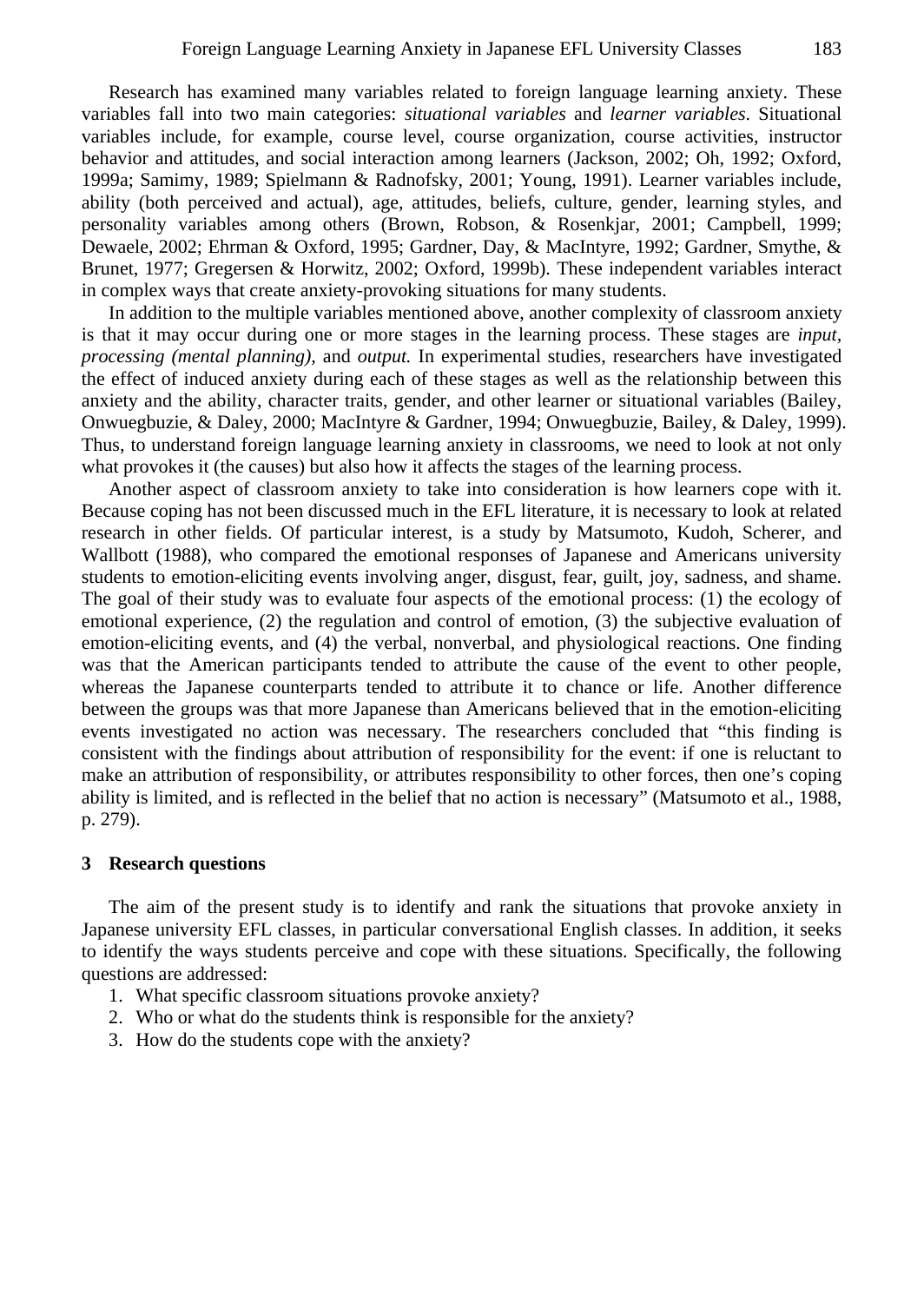# **4 Method**

### *4.1 Participants*

The participants were 243 randomly selected students at six private universities in Japan.<sup>2</sup> All were first- and second-year non-English majors enrolled in 31 conversational English courses taught by 6 native speakers of English. Classes ranged in size from 20 to 30 students, were coeducational, and were not divided by ability level. Ages of the students in the sample ranged from 18 to 21. There were 132 males and 111 females. The amount of exposure to English and speakers of English outside of the classroom was not assessed; however, English was a required subject on the universities' entrance examinations, and Japanese university students have typically studied English in junior and senior high school for a total of six years.

### *4.2 Questionnaire*

The questionnaire used in this study was an abbreviated version of the questionnaire Matsumoto et al. (1988) used to compare differences in emotional responses between Japanese and Americans. The questions (see Appendix) were adapted for the foreign language learning context and translated into Japanese. They were then tested with a target group of 50 first- and second-year university students. Based on feedback from the students and colleagues, revisions were made, and the revised Japanese version was back translated into English to check for accuracy.

### *4.3 Procedure*

Students in the 31 classes completed the questionnaire during class time midway through the first semester. The questionnaire did not ask for any information that could be used to identify individual students. The students were informed that the survey would have no effect on their grade.

### *4.4 Data analysis*

After incomplete questionnaires were eliminated from the initial pool of 260, 243 remained for analysis. First, the two authors of this paper read the open-ended responses in which the students described situations that provoked the anxiety. Then they worked together to establish categories and a coding scheme to ensure intercoder agreement (Brown, 2001). The results were summarized (see Table 2) and descriptive statistics were prepared for the question concerning responsibility (see Table 3), the students' perceived ability levels (see Tables 3, 4 and 5), and the distribution of coping responses (see Table 6). Finally, a chi-square test was used to determine if there were any significant differences attributable to gender or perceived ability in the distribution of coping responses.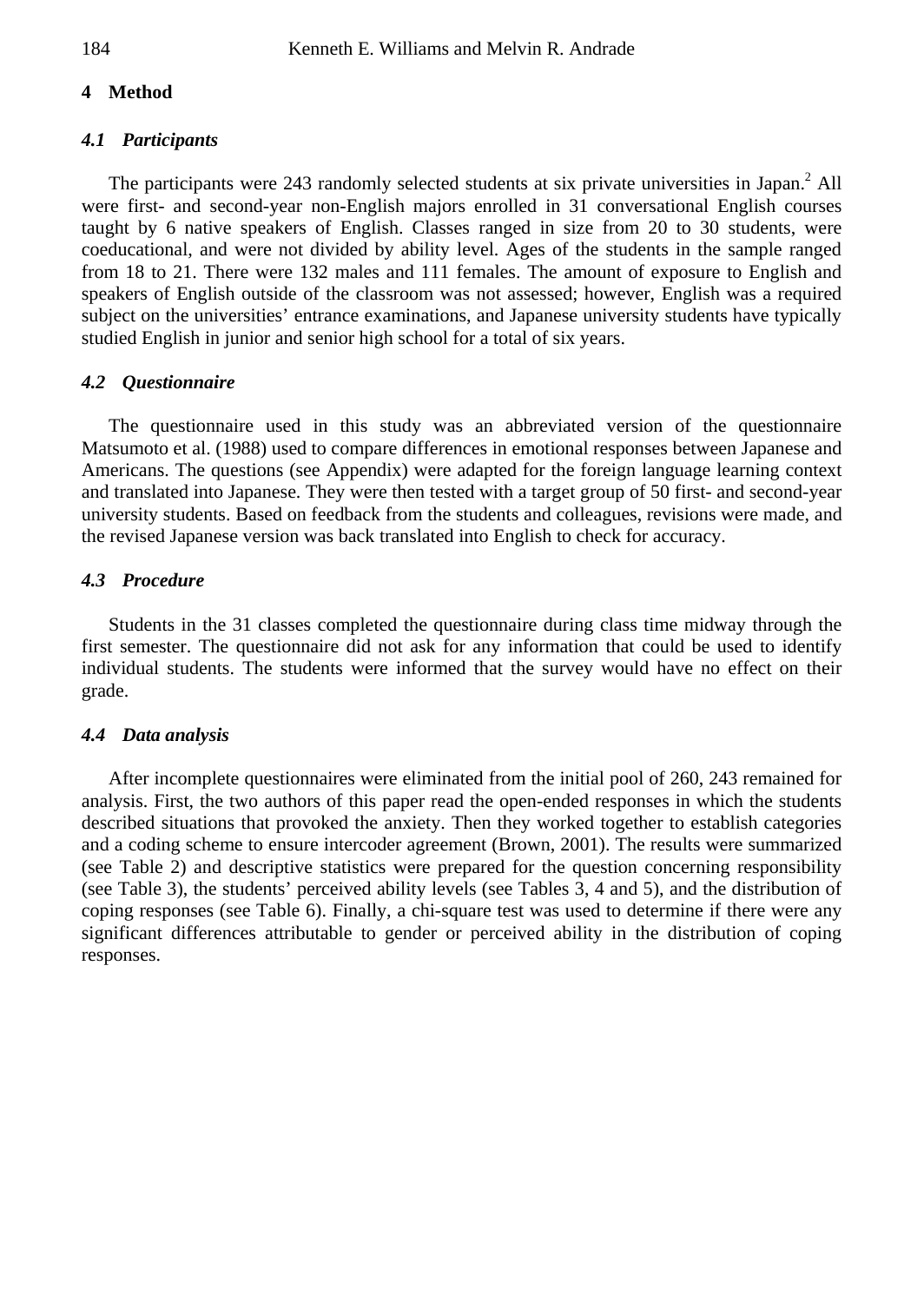| Rank           |                                                       | No. of         | $%$ of   | Category   |
|----------------|-------------------------------------------------------|----------------|----------|------------|
| order          | Causes of anxiety                                     | students       | students | of anxiety |
| 1              | Did not know how to say something in English          | 32             | 12.99    | processing |
| $\overline{2}$ | Speaking in front of others                           | 30             | 12.15    | output     |
| 3              | Worried about pronunciation                           | 25             | 10.45    | output     |
| 4              | Being called on by teacher and waiting one's turn     | 23             | 9.32     | input      |
| 5              | Worried about grammatical mistakes                    | 19             | 7.91     | processing |
| 6              | Did not know how to respond to the teacher's question | 16             | 6.78     | processing |
| $\overline{7}$ | Confused between English and Japanese                 | 16             | 6.50     | processing |
| 8              | Embarrassed to use simple or broken English           | 15             | 6.21     | output     |
| 9              | (Reason not clearly stated)                           | 12             | 5.08     |            |
| 10             | Did not understand teacher's question or comment      | 11             | 4.52     | input      |
| 11             | Worried if one's English is understood or not         | 10             | 4.24     | output     |
| 12             | Could not respond quickly or smoothly                 | 7              | 2.82     | output     |
| 13             | Remained silent (mind went blank)                     | 6              | 2.54     | processing |
| 14             | Talking with unfamiliar classmates                    | $\overline{4}$ | 1.69     | input      |
| 15             | Worried about one's ability level compared to others  | $\overline{4}$ | 1.69     | input      |
| 16             | Did not understand other students                     | 3              | 1.41     | input      |
| 17             | Talking about personal affairs                        | $\overline{2}$ | 0.85     | output     |
| 18             | Had no idea or opinion about the topic                | $\overline{2}$ | 0.85     | processing |
| 19             | Misunderstood teacher's question                      | $\mathbf{1}$   | 0.56     | input      |
| 20             | Role-play                                             | 1              | 0.28     | output     |
| 21             | Did not understand spoken English                     | 1              | 0.28     | input      |
| 22             | Did not understand long written sentences             | 1              | 0.28     | input      |
| 23             | Did not do homework                                   | 1              | 0.28     | output     |
| 24             | First encounter with a native English teacher         | 1              | 0.28     | input      |
|                | Totals                                                | 243            | 100      | $\equiv$   |

|  |  |  |  |  | Table 2: Causes of anxiety reported by the students |
|--|--|--|--|--|-----------------------------------------------------|
|--|--|--|--|--|-----------------------------------------------------|

|      | Self |             |      |      | Teacher School Friends Relative Fate Chance |      |      | Stranger | Other | Total |
|------|------|-------------|------|------|---------------------------------------------|------|------|----------|-------|-------|
|      | 34   | 123         | 24   | 15   |                                             |      |      |          |       | 243   |
| $\%$ |      | 13.99 50.61 | 9.87 | 6.17 | 0.82                                        | 4.11 | 8.64 | 2.88     | 2.88  | 100   |

# **Table 3: Perceived responsibility for the anxiety (n = 243)**

|   | $($ low $)$ | -     |             |                        |                                           |        |                                  | $\sim$ $\sim$ $\sim$<br>$(h$ <sub>1</sub> gh | Total |
|---|-------------|-------|-------------|------------------------|-------------------------------------------|--------|----------------------------------|----------------------------------------------|-------|
|   | ັ           | ັ     | 41          | 45                     | ັ                                         |        |                                  |                                              | 243   |
| % | 21.40       | 20.99 | 25<br>10.JJ | 7.70<br>$\overline{ }$ | $\overline{1}$<br>$\cdot$ $\sim$<br>19.11 | $\sim$ | $\Delta$ <sup>-</sup><br>$- - -$ | $\sim$<br>رے ک                               | 100   |

Notes. *M =* 3.11, *SD =* 1.69, percentages rounded

|  | Table 4: Perceived ability level $(n = 243)$ |  |  |  |  |
|--|----------------------------------------------|--|--|--|--|
|--|----------------------------------------------|--|--|--|--|

|    | Male   | Female | High<br>ability | Low<br>ability | High<br>male | High<br>female | Low<br>male | Low<br>female | All  |
|----|--------|--------|-----------------|----------------|--------------|----------------|-------------|---------------|------|
| n  | 132    |        | 20              | 148            |              |                | 87          | 61            | 243  |
| M  | 3.01   | 3.21   | 6.59            | 1.96           | 6.67         | 6.50           | 1.93        | 1.98          | 3.11 |
| SD | . . 76 | l.62   | 0.77            | 0.80           | 0.78         | 0.76           | 0.79        | 0.81          | 1.69 |

Notes. "low ability" = Likert scale 1-3, "high ability" = Likert scale  $6-8$  (see Table 2)

**Table 5: Distribution of perceived ability level by gender (n = 243)**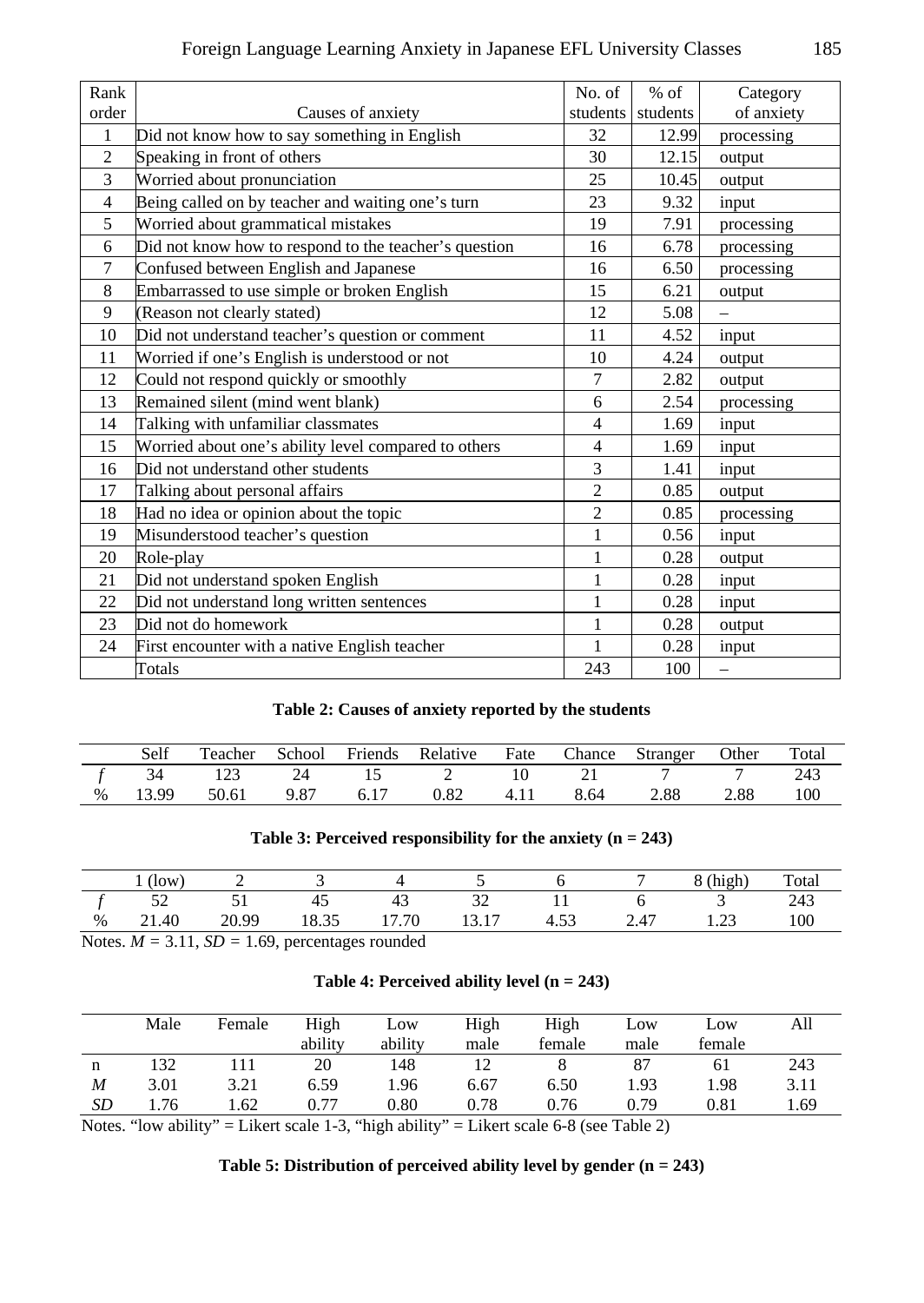|                                                                                                     | All         | Male           | Female                                                                                                | High           | Low             |  |  |  |  |
|-----------------------------------------------------------------------------------------------------|-------------|----------------|-------------------------------------------------------------------------------------------------------|----------------|-----------------|--|--|--|--|
| $N_{\rm \scriptscriptstyle I}$                                                                      | 243         | 132            | 111                                                                                                   | 20             | 148             |  |  |  |  |
| <i>Ouestion 3-1: "I did not think that any action was necessary."</i>                               |             |                |                                                                                                       |                |                 |  |  |  |  |
| Agree                                                                                               | 45 (18.52)  | 24 (18.18)     | 21(18.92)                                                                                             | 3(15.00)       | 25(16.89)       |  |  |  |  |
| Disagree                                                                                            | 198 (81.48) | 108(81.82)     | 90 (81.08)                                                                                            | 17(85.00)      | 123(83.11)      |  |  |  |  |
| Question 3-2: "I believed that I could positively influence the event and change the consequences." |             |                |                                                                                                       |                |                 |  |  |  |  |
| Agree                                                                                               | 60(24.69)   | 39(29.55)      | 21(18.92)                                                                                             | $9(45.00)**$   | $29(19.59)$ **  |  |  |  |  |
| Disagree                                                                                            | 183 (75.31) | 93(70.45)      | 90(81.08)                                                                                             | $11(55.00)$ ** | $119(80.41)$ ** |  |  |  |  |
| Question 3-3: "I believed that I could escape from the situation and avoid negative consequences."  |             |                |                                                                                                       |                |                 |  |  |  |  |
| Agree                                                                                               | 99 (40.74)  | 53 (40.15)     | 46 (41.44)                                                                                            | $12(60.00)**$  | 48 (32.43)**    |  |  |  |  |
| Disagree                                                                                            | 144 (59.26) | 79 (59.85)     | 65 (58.56)                                                                                            | $8(40.00)$ **  | $100(67.57)$ ** |  |  |  |  |
|                                                                                                     |             |                | Question 3-4: "I pretended that nothing important had happened and tried to think of something else." |                |                 |  |  |  |  |
| Agree                                                                                               | 80 (33.06)  | $34(25.76)$ ** | $46(41.44)$ **                                                                                        | 4(20.00)       | 52 (35.14)      |  |  |  |  |
| Disagree                                                                                            | 163(67.08)  | 98 (74.24)**   | $65(58.55)$ **                                                                                        | 16(80.00)      | 96 (64.86)      |  |  |  |  |
| Question 3-5: "I saw myself as powerless and dominated by the event and its consequences."          |             |                |                                                                                                       |                |                 |  |  |  |  |
| Agree                                                                                               | 99 (40.74)  | 56 (42.42)     | 43 (38.74)                                                                                            | $2(10.00)*$    | $67(45.27)$ *   |  |  |  |  |
| Disagree                                                                                            | 144 (59.25) | 76 (57.58)     | 68 (61.26)                                                                                            | $18(90.00)*$   | $81(54.73)$ *   |  |  |  |  |
| Notes. ( ) = percentage, * $p < .05$ , ** $p < .01$ level (chi-square)                              |             |                |                                                                                                       |                |                 |  |  |  |  |

#### **Table 6: Distribution of coping reactions**

### **5 Results and discussion**

#### *5.1 Situations that provoke classroom anxiety*

The situations that provoked anxiety as reported in the open-ended question are summarized in Table 2. Anxiety for these learners was most often associated with processing (mental planning) and output-related tasks. Fear of making a bad impression or receiving negative evaluation associated with the inability to express oneself clearly and correctly was the most often cited sources of anxiety. Connected to this fear was the feeling that one was less capable than other students in the course. These results are consistent with those reported by Burden (2004), who studied a similar population of Japanese EFL learners, and Kondo and Yang (2003). Overall, anxiety related to processing and output accounted for 75% of the total number of anxietyprovoking situations reported. In this regard, the Japanese students were similar to American students in that they tended to experience anxiety as a result of not being able to achieve a goal, specifically the desire to express themselves effectively (Matsumoto et al., 1988).

Specifically, anxiety was often associated with tasks involving speaking in front of others. Most commonly mentioned was having to stand before a class to deliver a prepared speech either by reading aloud or from memory. In particular, having to deliver a self-introduction at the beginning of the course, either in front of the class in a small group, was frequently mentioned as a source of high anxiety. Also frequently mentioned was feeling uncomfortable when being stared at by other students while speaking. In this case, the students were especially uncomfortable with the long silences that occurred while they were trying to think of something to say. Speaking in front of others in small groups or pairs, however, was less a problem or not a problem at all if the participants knew each other well. Other common sources of discomfort were not being able to express what one wanted to say, having to use simple or broken English, making grammatical mistakes, and concern about incorrect pronunciation. Not knowing how to respond to the teacher's question was also a source of anxiety even though the content of the question was understood.

Another source of anxiety was the procedure the teacher used for calling on students. Some students reported anxiety when the teacher used random selection, complaining that they always felt on edge not knowing when or if they would be called on. On the other hand, when the teacher called on the students in a predictable order, other students reported increasing anxiety as their turn approached. Perhaps a predictable order would provoke less anxiety for the class as a whole, but we cannot say if the intensity of anxiety is more or less in one case or the other based on this study.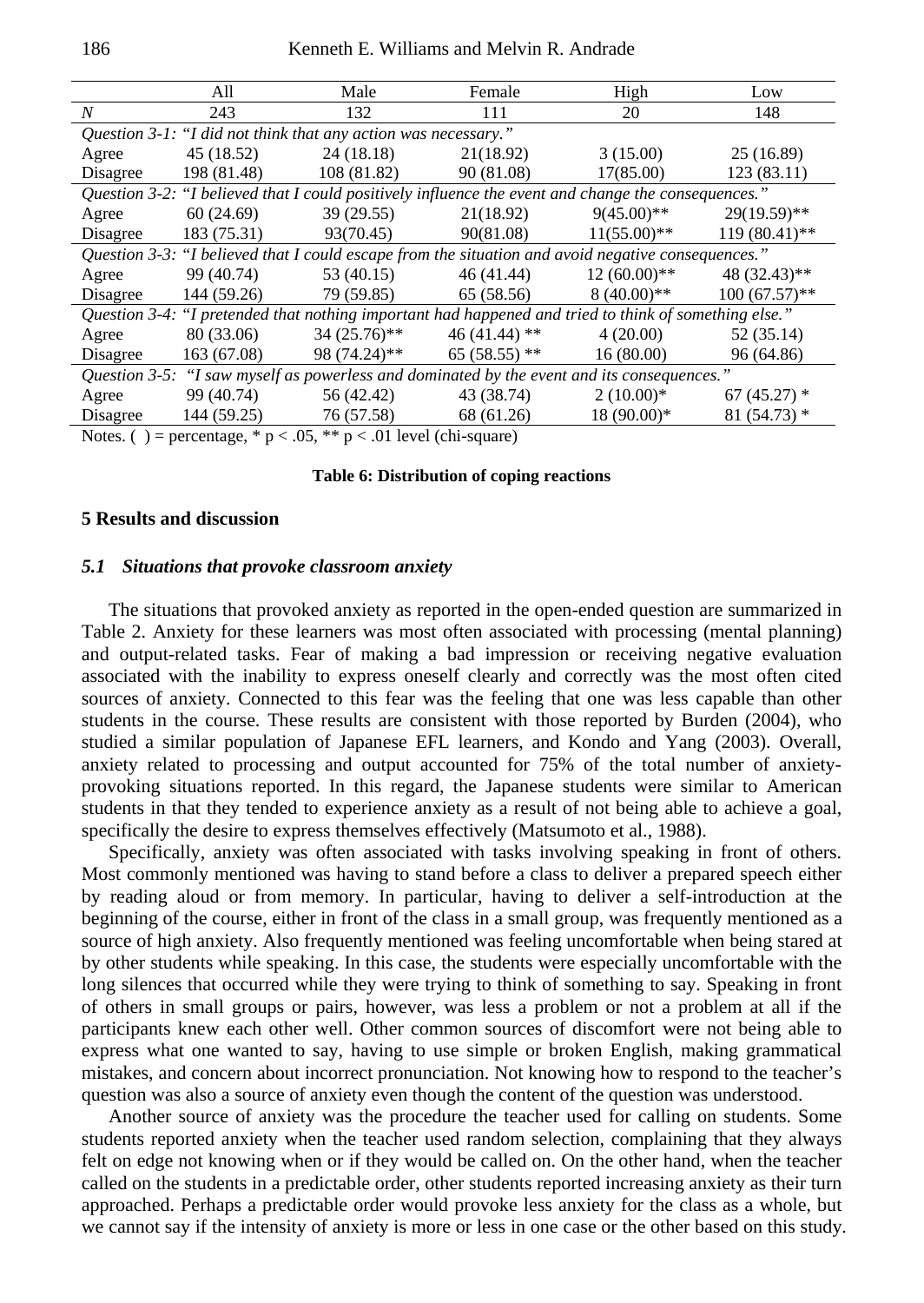To deal with these sources of anxiety, situational interventions involving both classroom activities and teacher behavior have been discussed, for example, ways of effectively presenting input and correcting errors (Burden, 2004; Campbell & Ortiz, 1991; Daley 1991; Lucas, 1984; Phillips, 1999; Powell, 1991; Spielmannn & Radnofsky, 2001; Stroud & Wee, 2006; Vande Berge, 1993; Vogely, 1998; Young, 1991; Young 1999). Although it is clear from studies such as these that foreign language learning anxiety can be effectively managed, the experience of Koch and Terrell (1991) shows that there is no universal solution.<sup>3</sup> Generally speaking, however, activities that relate to the learner on a personal level and raise the learner's feeling of confidence provoke less anxiety and create a greater degree of comfort. Confidence-building activities can take many forms. For example, learners can be given regular chances to utilize skills and knowledge they have already acquired, leaving them feeling "I can do that!" and "I know that!" In this regard, learners should have some flexibility in choosing tasks that they enjoy, find interesting, and showcase their individual strengths. Some learners enjoy the challenge of impromptu role-playing in front of the class, but others abhor it. The latter group might find it more to their liking to write an original dialogue and read it aloud in a small group. Learners need many opportunities to experience success in ways that they feel comfortable. These points are explored further by Oxford (1999a).

### *5.2 Who or what the students thought was responsible for the anxiety*

In half the cases (50.61%), the students felt that the teacher was responsible for the anxietyprovoking situation (see Table 2). A distant second was the students themselves (13.99%). Considering that the sources of anxiety reported in Table 2 indicate output and expression as the main causes of student anxiety, fear of negative evaluation in the eyes of the teacher may be the explanation for this result. In contrast to Matsumoto et al. (1988), this data does suggest that Japanese students are not reluctant to attribute the cause of emotion-eliciting events to other people or themselves rather than to "chance" or "life" in general.

Whether or not the teachers were actually the cause of the anxiety is unknown, but teachers should not ignore the fact that the students thought so. In that regard, we suggest teachers keep in mind the situations that most commonly provoke anxiety (see Table 2) and consider ways they might modify their lesson plans and teaching techniques if anxiety appears to be a problem in their classes. For example, the teacher could increase the amount of wait-time for the learner to respond. Forcing the learners to respond before they are ready or leaving them in uncomfortable silence is likely to create anxiety. If the learners appear unable to respond, the teacher can provide hints and prompts to elicit a successful response. Second, if the learners still cannot come up with an appropriate answer, they can be taught to respond with utterances such as "I really don't know," followed by "Maybe someone else can answer that," or "Could you help me?" that would effectively avoid embarrassing silence. Teachers need to evaluate their learners and the goals of the class to decide what conversational strategies they need, teach them, and encourage the learners to use them. These expressions can be distributed as a handout, written on a blackboard, or posted on the classroom wall where they can be easily seen during the lesson. If the students have name cards on their desk, the expressions can be written on the back.

### *5.3 How the students coped with anxiety*

In response to the anxiety-provoking situation, a large majority of the students (81.48%) indicated that they should have taken some action (see Table 6); however, a nearly equal number (75.31%) did not think they could positively influence the situation, and 59.26% did not think they could avoid the situation. Within this group, more high perceived ability students (45.00%) than low perceived ability students (19.59%) thought that they could influence the situation. Thus, for many students, there was a feeling that they should do something, but at the same time they felt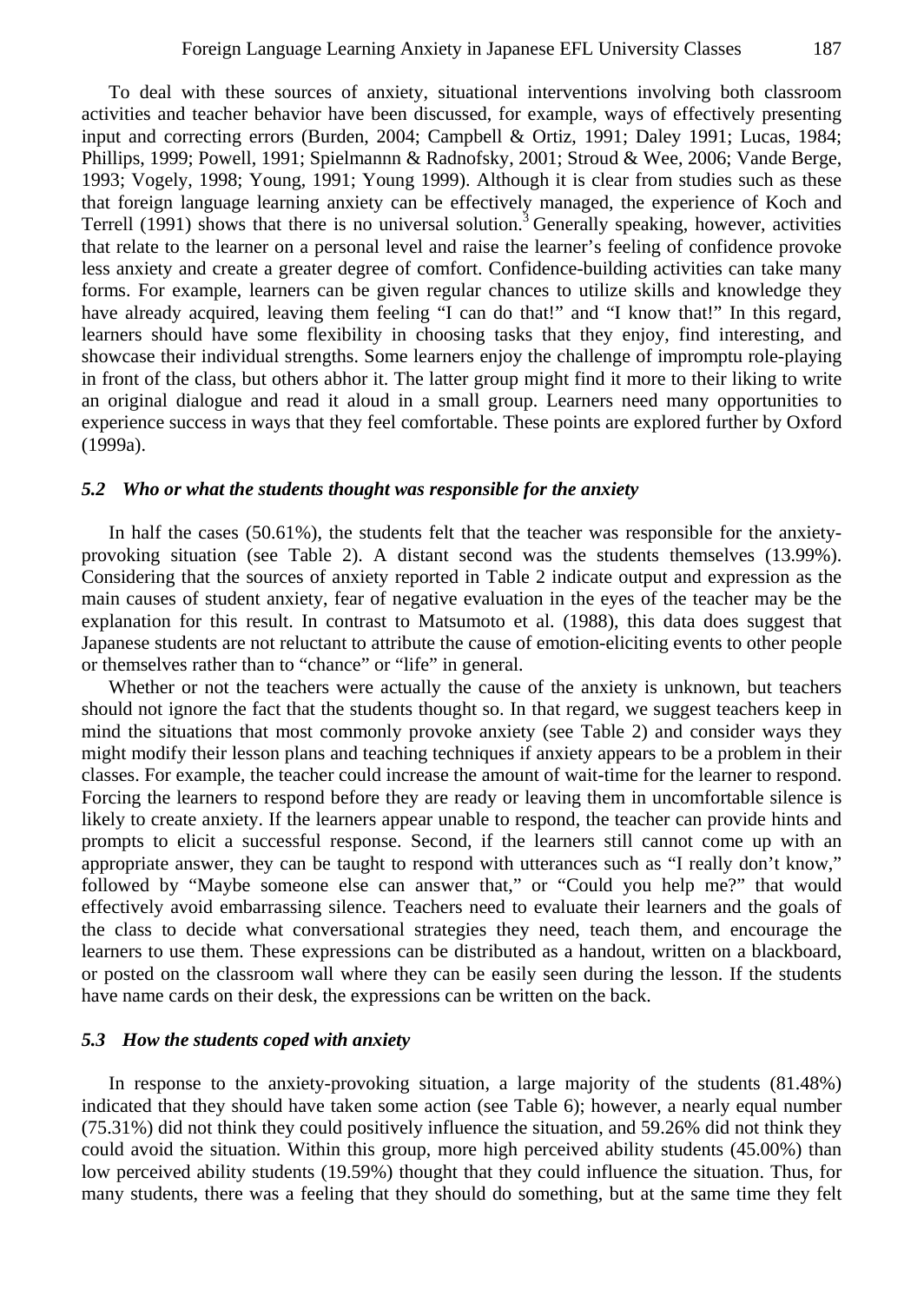that whatever they might do would be ineffective. Consequently perhaps, two-thirds of the students (66.94%) could not ignore the situation or get it out of their minds easily, and 40.91% indicated that they felt powerless and dominated by the event. Interestingly though, a majority (59.09%) still maintained a feeling of control despite the general pessimism.

A chi-square test of the data found near-significant and significant male-female differences on the ability to influence and ignore the event. More males (29.55%) than females (18.92%) felt they could exert positive influence on the situation, and more females (41.82%) than males (25.76%) were able to put their minds on other things and pretend that nothing important had happened. A significant difference was also found between high and low perceived ability students for feelings of efficacy also emerged. Students with low perceived ability (45.27%) felt powerless and dominated by the event more often than students with high perceived ability (10.00%). Nevertheless, over half of the low perceived ability students (54.73%) maintained some feeling of control. This difference may be attributed to the fact that this question asked about perceived ability, not actual ability, so the gap between high and low actual ability in this study may not be so wide on average.

To cope with anxiety, several types of learner interventions have been suggested: cognitive restructuring, written reflection, relaxation training, skills and strategy training, and support groups (Crookall & Reitzel, 1991; Foss & Reitzel, 1988; McCoy 1979; Oxford 1999b; Price, 1999). Many students (81%) felt that they should have taken some action (but did not), and 75% believed they could not influence the anxiety-provoking situation they reported. Furthermore, the most common emotional reaction was that their mind went blank, and over a quarter of the students reported an inability to concentrate. One way of handling these problems is to provide students with conversational strategies to deal with situations that they feel they are unable to control. For example, native speakers of English may say, "That's a good question," when they are asked a question to which they do not know the answer, and they want time to gather their thoughts before they speak. Other responses such as "Could you repeat the question?" and "Could you give me a moment to think?" could also be effective fillers when their mind goes blank, and they are unable to concentrate. Further suggestions can be found in Phillips (1999).

### **6 Conclusion**

This study addressed three research questions. The first sought to identify and rank the anxietyprovoking situations in the foreign language classroom. We found that students reported a wide variety of events. Among these, anxiety was most often associated with the output or processing stages of the learning process. Next, we sought to identify who or what the students thought was responsible for the anxiety. The majority of students attributed the cause of anxiety to the teacher or other people. The third question investigated how the students coped with anxiety. Most students felt frustrated and helpless, although students who perceived themselves as having higher ability indicated a greater sense of resilience. We think these findings have two main implications. To optimize desired outcomes for all learners, teachers should be aware of anxiety-provoking situations and take steps to minimize their negative impact. At the same time, learners may benefit from being explicitly taught how to cope with these situations. Many ways to prevent and manage foreign language learning anxiety have been reported. The complexity of teaching and learning, however, means that what may work in one case may not work in another. Further research on the actual effectiveness of these techniques in diverse classroom settings would be a welcome contribution to foreign language learning anxiety research. In closing, it should be noted that the results of this study are based on questionnaire data and not direct observation of student and teacher behavior in the classroom. Thus, we do not claim that anxiety the respondents attributed to the teachers was actually caused by what the teachers did or did not do in a specific situation.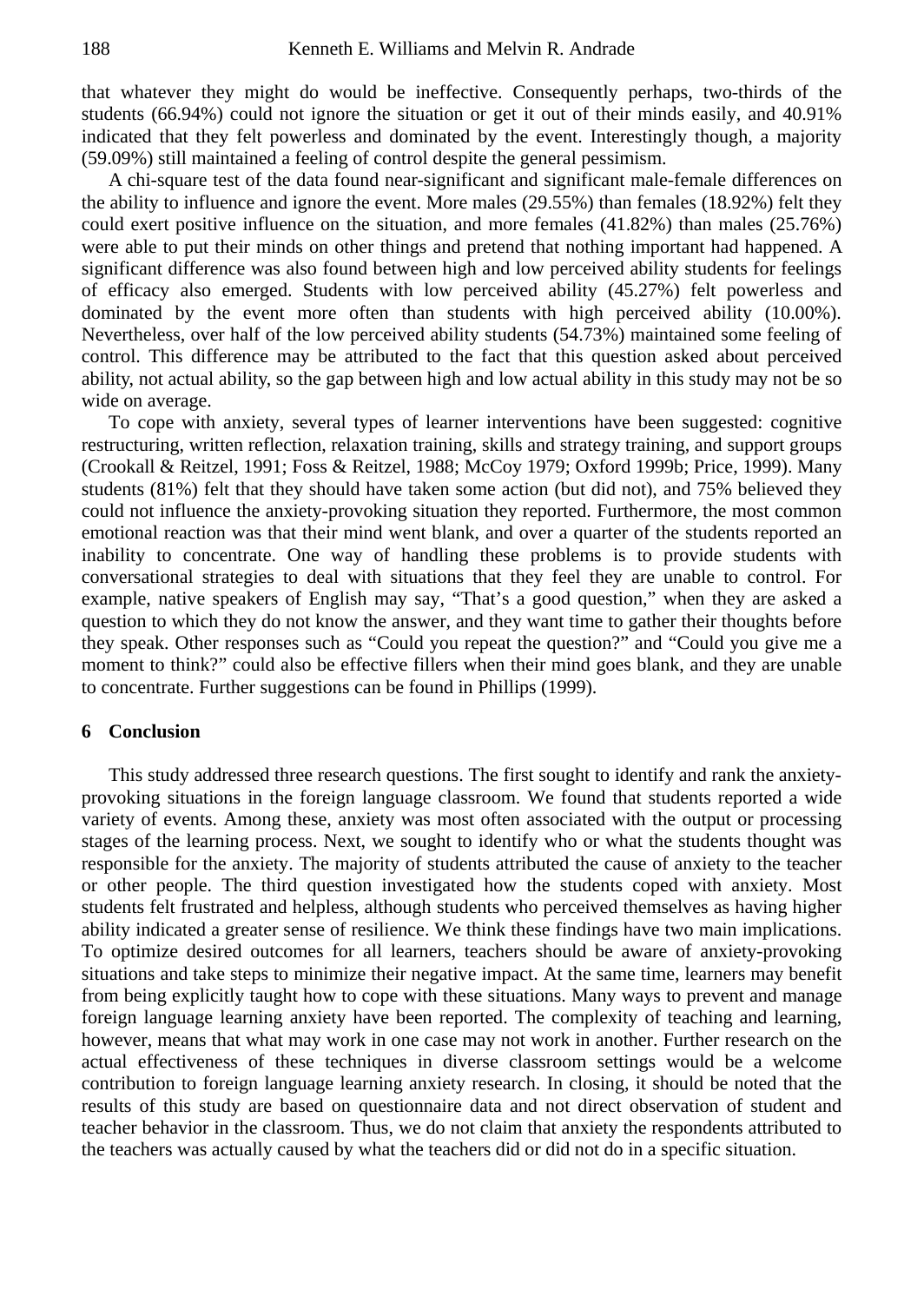### **Notes**

<sup>1</sup>*Locus of control* is a term used in psychology to refer to who or what an individual believes is responsible for an outcome. An individual who thinks he/she is personally responsible for the outcome of an event is said to have *internal locus of control*, whereas an individual who thinks the outcome was determined by outside factors is said to have *external locus of control*. 2

<sup>2</sup> This group of participants was the subject of a two-part study conducted by the authors of the present paper. Results of the second part of the study, which investigates the physical, emotional, expressive, and verbal reactions of the participants to classroom anxiety, will be reported separately.

<sup>3</sup> Koch and Terrell (1991) observed that oral presentations, skits and role playing, and defining a word in the target language were the most anxiety producing for at least a fifth of the foreign language students in their study. In contrast, the activities that the learners reported being the most comfortable with were interviewing other students, imagining situations, and ranking preferences. Interestingly, they also found that the same activity could have the opposite in effect on different groups of students. Lack of error correction and lack of grammar instruction, while meant to lower anxiety, actually seemed to raise anxiety in many students. Similarly, about one half of the learners indicated that imagining situations was a comfortable activity, but about one-fifth considered it anxiety producing.

### **References**

- Bailey, P., Onwuegbuzie, A.J., & Daley, C.E. (2000). Correlates of anxiety at three stages of the foreign language learning process. *Journal of Language and Social Psychology, 19*, 474–490.
- Brown, J.D., Robson, G., & Rosenkjar, P. (2001). Personality, motivation, anxiety, strategies, and language proficiency of Japanese students. In Z. Dornyei, & R. Schmidt (Eds.), *Motivation and second language acquisition* (pp. 361–398), Honolulu: University of Hawai'i Press.
- Brown, J.D. (2001). *Using surveys in language programs*. Cambridge, UK: Cambridge University Press.
- Burden, P. (2004). The teacher as facilitator: Reducing anxiety in the EFL university classroom. *JALT Hokkaido Journal*, *8*, 3–18.
- Campbell, C.M. (1999). Language anxiety in men and women: Dealing with gender differences in the language classroom. In D.J. Young (Ed.), *Affect in foreign language and second language learning: A practical guide to creating a low-anxiety classroom atmosphere* (pp. 191–215). Boston: McGraw-Hill.
- Campbell, C.M., & Ortiz, J. (1991). Helping students overcome foreign language anxiety: A foreign language anxiety workshop. In E.K. Horwitz & D.J. Young. *Language anxiety: From theory and research to classroom implications* (pp. 153–168). Englewood Cliffs, NJ: Prentice Hall.
- Crookall, D., & Reitzel, A.C. (1991). Dealing with anxiety: Some practical activities for language learners and teacher trainees. In E.K. Horwitz & D.J. Young (Eds.), *Language anxiety: From theory and research to classroom implications* (pp. 141–150). Englewood Cliffs, NJ: Prentice Hall.
- Daley, J. (1991). Understanding communication apprehension: An introduction for language educators. In E.K. Horwitz & D.J. Young (Eds.), *Language Anxiety: From theory and research to classroom implications* (pp. 3–13). Englewood Cliffs, NJ: Prentice Hall.
- Dewaele, J. (2002). Psychological and socio-demographic correlates of communicative anxiety L2 and L3 Production. *International Journal of Bilingualism, 6*, 23–38.
- Ehrman, M.E., & Oxford, R.L. (1995). Cognition plus: Correlates of language learning success. *The Modern Language Journal, 79*, 67–89.
- Foss, K.A., & Reitzel, A.C. (1988). A relational model for managing second language anxiety. *TESOL Quarterly, 22*, 437–454.
- Gardner, R.C., Day, J.B., & McIntyre, P.D. (1992). Integrative motivation, induced anxiety, and language learning in a controlled environment. *Studies in Second Language Acquisition, 14*, 197–214.
- Gardner, R.C., Smythe, P.C., & Brunet, G.R. (1977). Intensive second language study: Effects on attitudes, motivation, and French achievement. *Language Learning, 27*, 243–261.
- Gregersen, T., & Horwitz, E. (2002). Language learning and perfectionism: Anxious and non-anxious language learner's reactions to their own oral performance. *Modern Language Journal*, *86*, 562–570.
- Hashimoto, Y. (2002). Motivation and willingness to communicate as predictors of L2 Use: The Japanese ESL context. *Second Language Studies*, *20*, 29–70.
- Horwitz, E.K. (2001). Language anxiety and achievement. *Annual Review of Applied Linguistics, 21*, 112– 126.
- Horwitz, E.K., Horwitz, M.B., & Cope, J.A. (1986). Foreign language classroom anxiety. *The Modern Language Journal*, *70*, 125–132.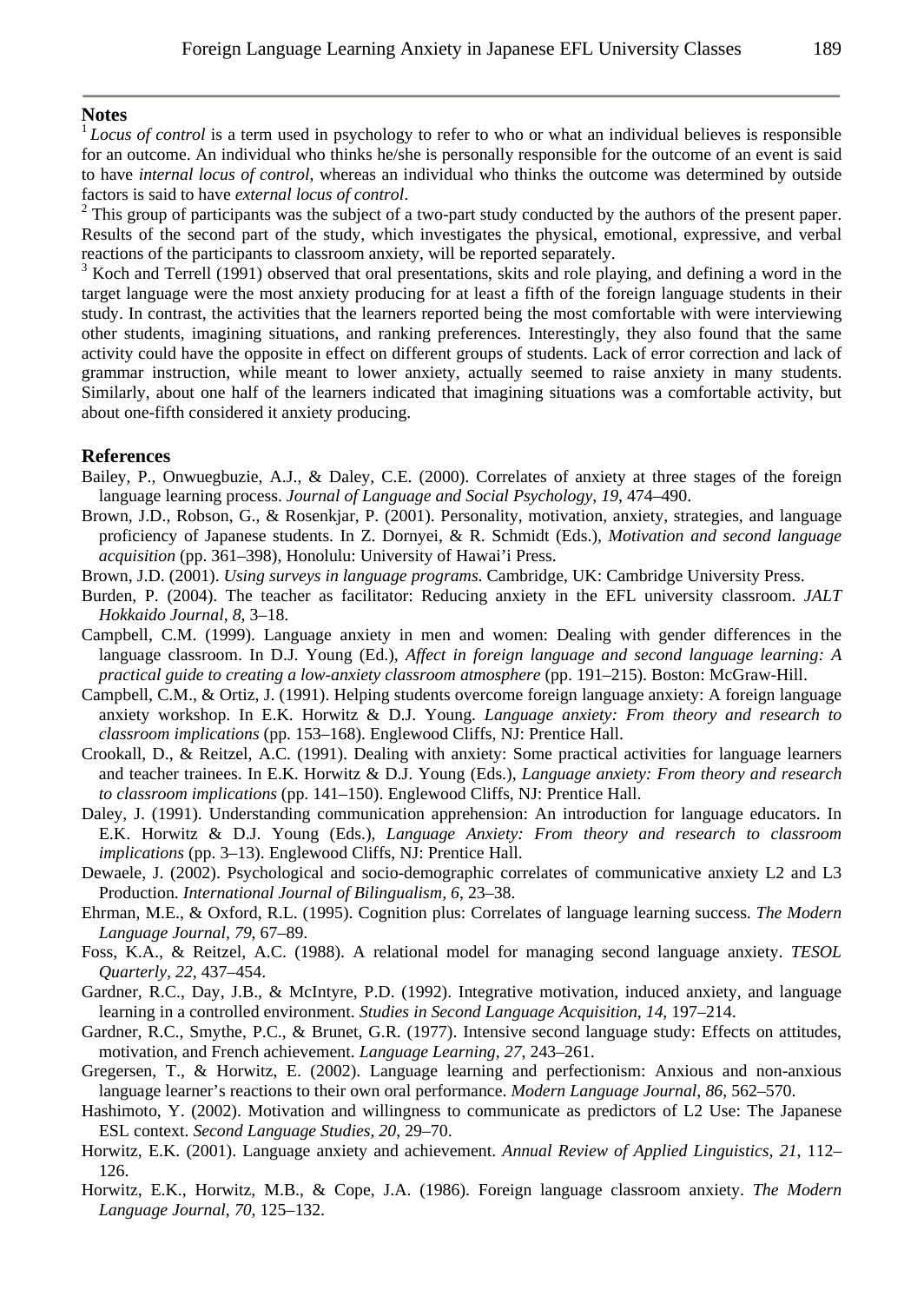- Horwitz, E.K., & Young, D.J. (Eds.). (1991). *Language anxiety: From theory and research to classroom implications*. Englewood Cliffs, NJ: Prentice Hall.
- Jackson, J. (2002). Reticence in second language case discussions: Anxiety and aspirations. *System, 30*, 65– 84.
- Koch, A.S., & Terrell, T.D. (1991). Affective reactions of foreign language students to natural approach activities and teaching techniques. In E.K. Horwitz & D.J. Young (Eds.), *Language anxiety: From theory and research to classroom implications* (pp. 109–126). Englewood Cliffs, NJ: Prentice Hall.
- Kondo, S., & Yang, Y-L. (2003). The English Language Classroom Anxiety Scale: Test construction, reliability, and validity. *JALT Journal, 25*, 593–598.
- Lucas, J. (1984). Communication apprehension in the ESL classroom: Getting our students to talk. *Foreign Language Annals, 17*, 593–598.
- MacIntyre, P.D., & Gardner, R.C. (1994). The Effects of induced anxiety on three stages of cognitive processing in computerized vocabulary. *Studies in Second Language Acquisition*, *16*(1), 1–17.
- Matsumoto, D., Kudoh, T., Scherer, K., & Wallbott, H. (1988). Antecedents of reactions to emotions in the United States and Japan. *Journal of Cross-Cultural Psychology, 19*, 267–286.
- McCoy, I.R. (1979). Means to overcome the anxieties of second language learners. *Foreign Language Annals, 12*, 185–189.
- Oh, J. (1992). The effects of L2 reading assessment methods on anxiety level. *TESOL Quarterly, 26*, 172–76.
- Onwuegbuzie, A.J., Bailey, P., & Daley, C. (1999). Factors associated with foreign language anxiety. *Applied Psycholinguistics, 20*, 217–239.
- Osboe, S., Fujmura, T., & Hirschel, R. (2007). Students' confidence and anxiety in L2 speaking activities. *Languaging*, *10*, 32–35.
- Oxford, R. (1999a). Anxiety and the language learner: New insights (pp. 58-67). In J. Arnold (Ed.), *Affect in language learning*. Cambridge, UK: Cambridge University Press.
- Oxford, R. (1999b). "Style wars" as a source of anxiety in language classrooms. In D.J. Young (Ed.), *Affect in foreign language and second language learning: A practical guide to creating a low-anxiety classroom atmosphere* (pp. 216–237). Boston: McGraw-Hill.
- Phillips, E.M. (1999). Decreasing Language Anxiety: Practical techniques for oral activities. In D.J. Young (Ed.), *Affect in foreign language and second language learning: A practical guide to creating a lowanxiety classroom atmosphere* (pp. 124–143). Boston: McGraw-Hill.
- Powell, J.C. (1991). Foreign language anxiety: Institutional responses. In E.K. Horwitz & D.J. Young (Eds.), *Language anxiety: From theory and research to classroom implications* (pp. 169–176). Englewood Cliffs, NJ: Prentice Hall.
- Price, M.L. (1999). The subjective reactions of foreign language students to natural approach activities and teaching techniques. In E.K. Horwitz & D.J. Young (Eds.), *Language anxiety: From theory and research to classroom implications* (pp. 101–126). Englewood Cliffs, NJ: Prentice Hall.
- Samimy, K.K. (1989). A comparative study of teaching Japanese in the audio-lingual method and the counseling-learning approach. *The Modern Language Journal, 73*(2), 169–177.
- Spielmann, G., & Radnofsky, M.L. (2001). Learning language under tension: New directions from a qualitative study. *The Modern Language Journal, 85*, 259–278.
- Stroud, C., & Wee, L. (2006). Anxiety and identity in the language classroom. *RELC Journal*, *37*, 299–307.
- Tajima, M. (2002). Motivation, attitude, and anxieties toward learning English as a foreign language: A survey of Japanese university students in Tokyo. *Gengo no Sekai, 20*(1/2), 115–155.
- Takada, T. (2003). Learner characteristics of early starters and late starters of English language learning: Anxiety, aptitude, and motivation. *JALT Journal, 25*, 5–30.
- Vande Berge, C.K. (1993). Managing learner anxiety in literature courses. *The French Review, 67*, 27–36.
- Vogely, A.J. (1998). Listening comprehension anxiety: Students' reported sources and solutions. *Foreign Language Annals,* 31, 67–80.
- Yamashiro, A.D., & McLaughlin, J. (2001). Relationships among attitudes, motivation, anxiety, and English language proficiency in Japanese college students. In: P. Robinson, M. Sawyer & S. Ross (Eds.), *Second language acquisition research in Japan: JALT Applied Materials Series, Vol. 4* (pp. 19–33). Tokyo: Japan Association of Language Teachers Press.
- Young, D.J. (1991). Creating a low-anxiety classroom environment: What does language anxiety research suggest? *Modern Language Journal, 75*, 426–439.
- Young, D.J. (Ed.). (1999). *Affect in foreign language and second language learning: A practical guide to creating a low-anxiety classroom atmosphere*. Boston: McGraw-Hill.